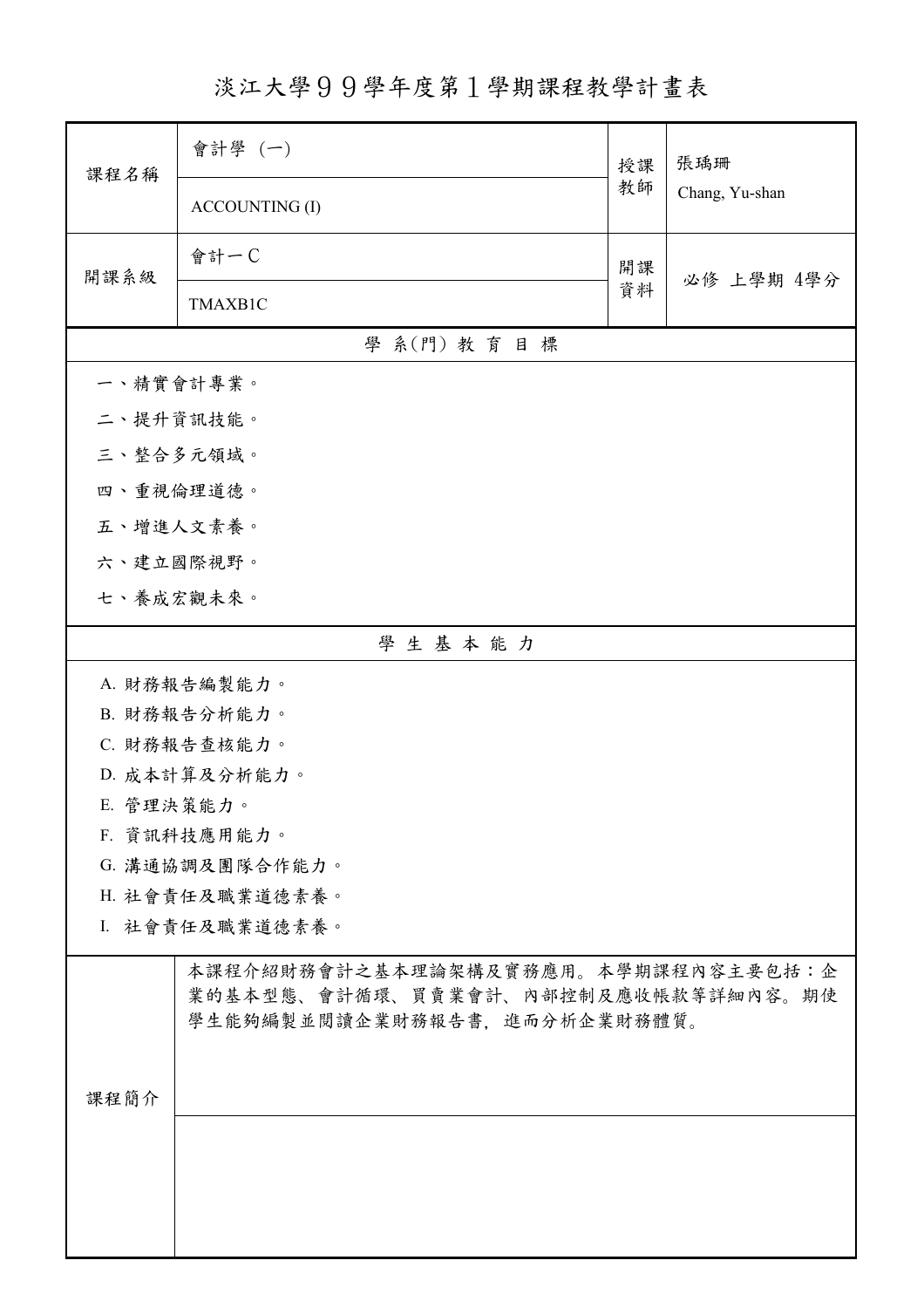|                                                                                                                                                                                                                                                                                                                                                                                                                                                                                                                                              | structure.                                   | The main purpose of this course is to introduce basic framework and<br>practice of Financial Accounting. We will introduce the primary forms of<br>business organization, accounting cycle, merchandising operation, internal<br>control, and accounts receivable. Further, students can prepare and<br>understand financial statement reports, then analyze a company's financial |                    |                       |  |  |  |
|----------------------------------------------------------------------------------------------------------------------------------------------------------------------------------------------------------------------------------------------------------------------------------------------------------------------------------------------------------------------------------------------------------------------------------------------------------------------------------------------------------------------------------------------|----------------------------------------------|------------------------------------------------------------------------------------------------------------------------------------------------------------------------------------------------------------------------------------------------------------------------------------------------------------------------------------------------------------------------------------|--------------------|-----------------------|--|--|--|
|                                                                                                                                                                                                                                                                                                                                                                                                                                                                                                                                              | 本課程教學目標與目標層級、學生基本能力相關性                       |                                                                                                                                                                                                                                                                                                                                                                                    |                    |                       |  |  |  |
| 一、目標層級(選填):<br>(一)「認知」(Cognitive 簡稱C)領域:Cl 記憶、C2 瞭解、C3 應用、C4 分析、<br>C5 評鑑、C6 創造<br>(二)「技能」(Psychomotor 簡稱P)領域:P1 模仿、P2 機械反應、P3 獨立操作、<br>P4 聯結操作、P5 自動化、P6 創作<br>(三)「情意」(Affective 簡稱A)領域:A1 接受、A2 反應、A3 重視、A4 組織、<br>A5 内化、A6 實踐<br>二、教學目標與「目標層級」、「學生基本能力」之相關性:<br>(一)請先將課程教學目標分別對應前述之「認知」、「技能」與「情意」的各目標層級,<br>惟單項教學目標僅能對應C、P、A其中一項。<br>(二)若對應「目標層級」有1~6之多項時,僅填列最高層級即可(例如:認知「目標層級」<br>對應為C3、C5、C6項時,只需填列C6即可,技能與情意目標層級亦同)。<br>(三)再依據所訂各項教學目標分別對應該系「學生基本能力」。單項教學目標若對應「學<br>生基本能力   有多項時,則可填列多項「學生基本能力   (例如:「學生基本能力   可<br>對應A、AD、BEF時,則均填列)。 |                                              |                                                                                                                                                                                                                                                                                                                                                                                    |                    |                       |  |  |  |
| 序                                                                                                                                                                                                                                                                                                                                                                                                                                                                                                                                            | 教學目標(中文)                                     | 教學目標(英文)                                                                                                                                                                                                                                                                                                                                                                           |                    | 相關性                   |  |  |  |
| 號                                                                                                                                                                                                                                                                                                                                                                                                                                                                                                                                            |                                              |                                                                                                                                                                                                                                                                                                                                                                                    | 目標層級               | 學生基本能力                |  |  |  |
| $\mathbf{1}$                                                                                                                                                                                                                                                                                                                                                                                                                                                                                                                                 | 學習財務會計基本原理與觀念                                | understanding accounting<br>principles and concept                                                                                                                                                                                                                                                                                                                                 | C <sub>3</sub>     | <b>AFGHI</b>          |  |  |  |
|                                                                                                                                                                                                                                                                                                                                                                                                                                                                                                                                              | 2 瞭解並運用會計循環                                  | understanding and applying<br>accounting cycle                                                                                                                                                                                                                                                                                                                                     | P3                 | <b>ABDEF</b>          |  |  |  |
| 3                                                                                                                                                                                                                                                                                                                                                                                                                                                                                                                                            | 編製財務報表                                       | preparing financial statement                                                                                                                                                                                                                                                                                                                                                      | C <sub>4</sub>     | <b>ABCDEF</b>         |  |  |  |
| $\overline{4}$                                                                                                                                                                                                                                                                                                                                                                                                                                                                                                                               | 閱讀及分析財務報表                                    | analyzing the financial<br>statements                                                                                                                                                                                                                                                                                                                                              | P4                 | <b>BDEFG</b>          |  |  |  |
| 5                                                                                                                                                                                                                                                                                                                                                                                                                                                                                                                                            | 介紹企業資產、負債、業主權<br>益、收入及費用等五大基本要素之<br>評價、衡量及表達 | introducing the measurement<br>and valuation of assets,<br>liabilities, equity, revenues<br>and expenses                                                                                                                                                                                                                                                                           | C <sub>4</sub>     | <b>ABDE</b>           |  |  |  |
|                                                                                                                                                                                                                                                                                                                                                                                                                                                                                                                                              |                                              | 教學目標之教學策略與評量方法                                                                                                                                                                                                                                                                                                                                                                     |                    |                       |  |  |  |
| 序<br>號                                                                                                                                                                                                                                                                                                                                                                                                                                                                                                                                       | 教學目標                                         | 教學策略                                                                                                                                                                                                                                                                                                                                                                               |                    | 評量方法                  |  |  |  |
| -1                                                                                                                                                                                                                                                                                                                                                                                                                                                                                                                                           | 學習財務會計基本原理與觀念                                | 课堂講授、分組討論                                                                                                                                                                                                                                                                                                                                                                          | 出席率、小考、期中<br>考、期末考 |                       |  |  |  |
| 2                                                                                                                                                                                                                                                                                                                                                                                                                                                                                                                                            | 瞭解並運用會計循環                                    | 課堂講授、分組討論                                                                                                                                                                                                                                                                                                                                                                          | 出席率、小考、期中<br>考、期末考 |                       |  |  |  |
| $\overline{3}$                                                                                                                                                                                                                                                                                                                                                                                                                                                                                                                               | 編製財務報表                                       | 課堂講授、分組討論                                                                                                                                                                                                                                                                                                                                                                          | 出席率、小考、期中<br>考、期末考 |                       |  |  |  |
| $\overline{4}$                                                                                                                                                                                                                                                                                                                                                                                                                                                                                                                               | 閱讀及分析財務報表                                    | 課堂講授、分組討論                                                                                                                                                                                                                                                                                                                                                                          |                    | 出席率、討論、小<br>考、期中考、期末考 |  |  |  |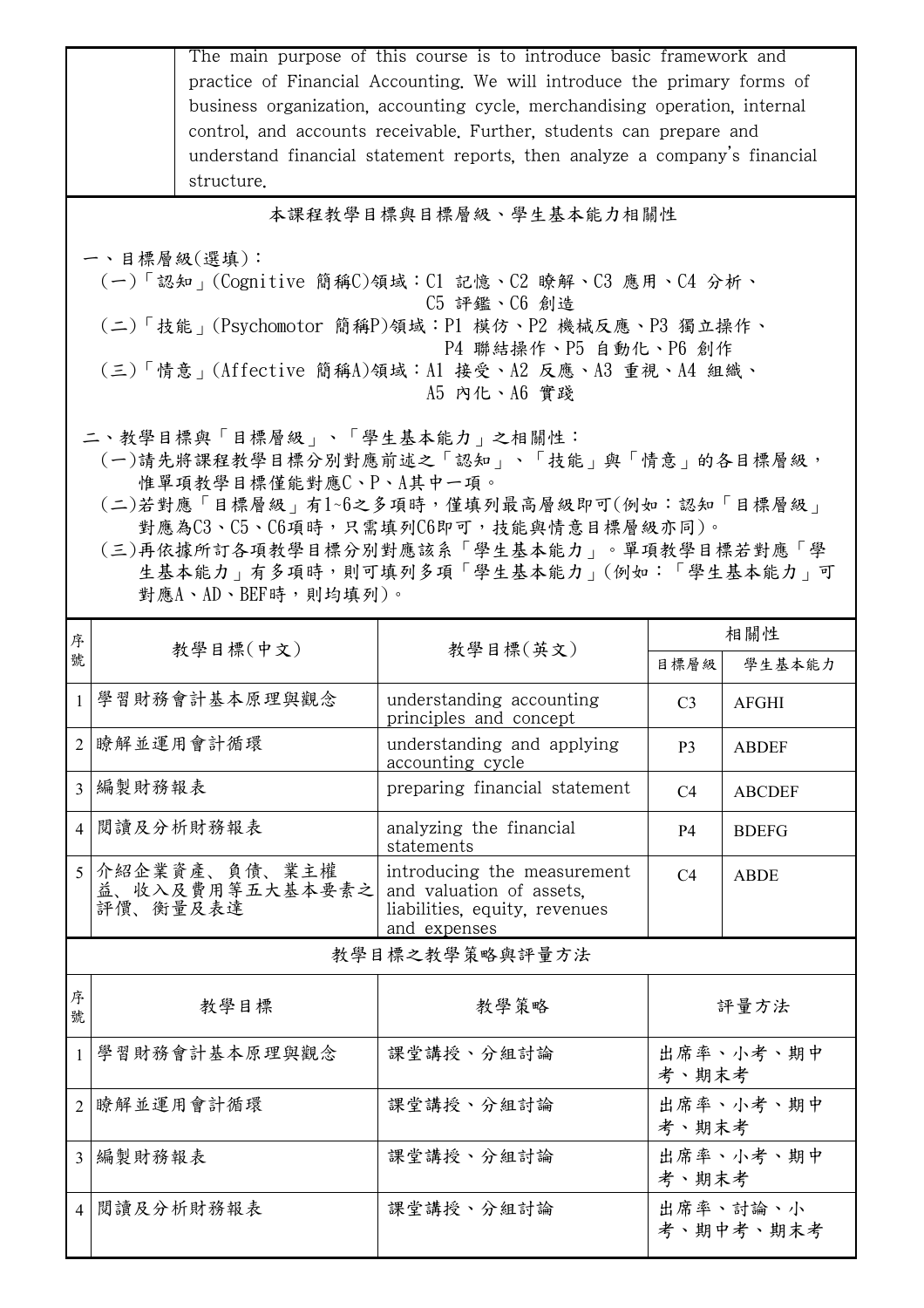| 5 <sup>1</sup> |       | 介紹企業資產、負債、業主權<br>益、收入及費用等五大基本要素之<br>課堂講授、分組討論<br>評價、衡量及表達               | 出席率、小考、期中<br>考、期末考 |  |  |
|----------------|-------|-------------------------------------------------------------------------|--------------------|--|--|
| 授課進度表          |       |                                                                         |                    |  |  |
| 週次             | 日期    | 内 容 (Subject/Topics)                                                    | 備註                 |  |  |
| 1              | 09/13 | Introduction and Ch1 Accounting in business                             |                    |  |  |
| $\overline{2}$ | 09/20 | Ch1 Accounting in business                                              |                    |  |  |
| 3              | 09/27 | Ch1 and Ch2 Analyzing and recording transactions                        |                    |  |  |
| 4              | 10/04 | Ch <sub>2</sub> Analyzing and recording transactions                    |                    |  |  |
| 5              | 10/11 | Ch3 Adjusting accounts and preparing financial<br>statements            |                    |  |  |
| 6              | 10/18 | Ch3 Adjusting accounts and preparing financial<br>statements            |                    |  |  |
| 7              | 10/25 | Ch4 Completing the accounting cycle                                     |                    |  |  |
| 8              | 11/01 | Ch5 Accounting for merchandising operations                             |                    |  |  |
| 9              | 11/08 | Ch5 Accounting for merchandising operations                             |                    |  |  |
| 10             | 11/15 | 期中考試週                                                                   |                    |  |  |
| 11             | 11/22 | Ch6 Inventories and cost of sales                                       |                    |  |  |
| 12             | 11/29 | Ch6 Inventories and cost of sales                                       |                    |  |  |
| 13             | 12/06 | Ch9 Accounting for receivable                                           |                    |  |  |
| 14             | 12/13 | Ch9 Accounting for receivable                                           |                    |  |  |
| 15             | 12/20 | Ch8 Cash and internal controls                                          |                    |  |  |
| 16             | 12/27 | Ch8 Cash and internal controls                                          |                    |  |  |
| 17             | 01/03 | Ch7 Accounting information systems                                      |                    |  |  |
| 18             | 01/10 | 期末考試週                                                                   |                    |  |  |
| 修課應<br>注意事項    |       |                                                                         |                    |  |  |
|                | 教學設備  | 電腦、投影機                                                                  |                    |  |  |
| 教材課本           |       | Principles of Financial Accounting 19th Edition Wild, Shaw, Chiappetta. |                    |  |  |